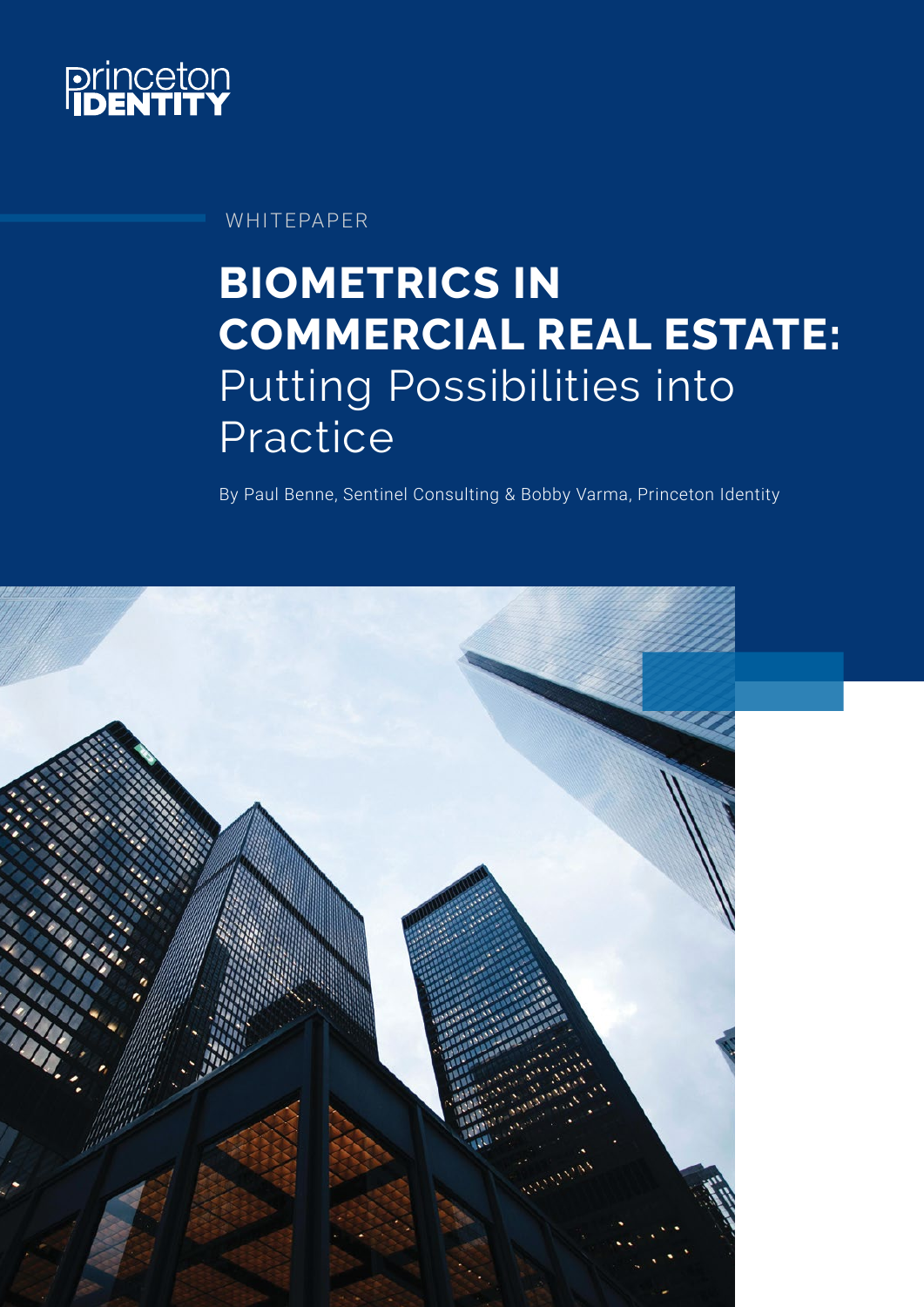#### **INTRODUCTION**

In 2020, commercial real estate development and operations supported 8 million jobs and contributed more than \$1 trillion to the US economy<sup>1</sup>. Entire cities depend on the health of this sector. Now, as we emerge from the worst of the pandemic, real estate developers find themselves facing unprecedented market challenges. Employees like working from home; three in 10 say they will seek another job if their employer discontinues the policy $\emph{?}$ . For more ambivalent employees, companies must make the prospect of returning to the office more desirable. Steps include creating buildings that feel safer and more welcoming.

To this end, commercial properties are increasingly incorporating biometric identity solutions as part of their technology infrastructure. By integrating biometrics with a number of security and operational applications, developers and management companies can offer a premium experience to tenants seeking state-of-the-art security, efficiency, automation, and convenience.

## **WHAT ARE BIOMETRICS AND BIOMETRIC IDENTITY SOLUTIONS?**

A biometric identifies someone based on a unique biological or physiological characteristic they possess. It can be their arrangement of facial features, the patterns in their iris, the whorls in their fingerprints, or vein patterns in their palms. It can also be the motion and gate of a person's walk, or the unique sound and tenor of their voice.

A biometric identity solution uses a stored version of an individual's biometric data to verify that they are, in fact, who they claim to be. Each time a biometric reading matches a recorded, stored version, its owner's identity is authenticated and verified.

Actually, it's more complicated than that. Biometric identity solutions use sophisticated algorithms to digitize and then encrypt each biometric reading and convert it into a very long, indecipherable code. That unique code must match to validate a person's identity.

The code cannot be reverse-engineered. For example, if an iris, fingerprint, or palm biometric database were compromised, it would be impossible for hackers to determine what any of the enrolled individuals' features look like. With only the encrypted code to work from, they couldn't fabricate an image to replicate the stored biometric. Databases full of PIN codes and passwords expose enrolled subjects to far greater risk than ones populated with encrypted biometric data.



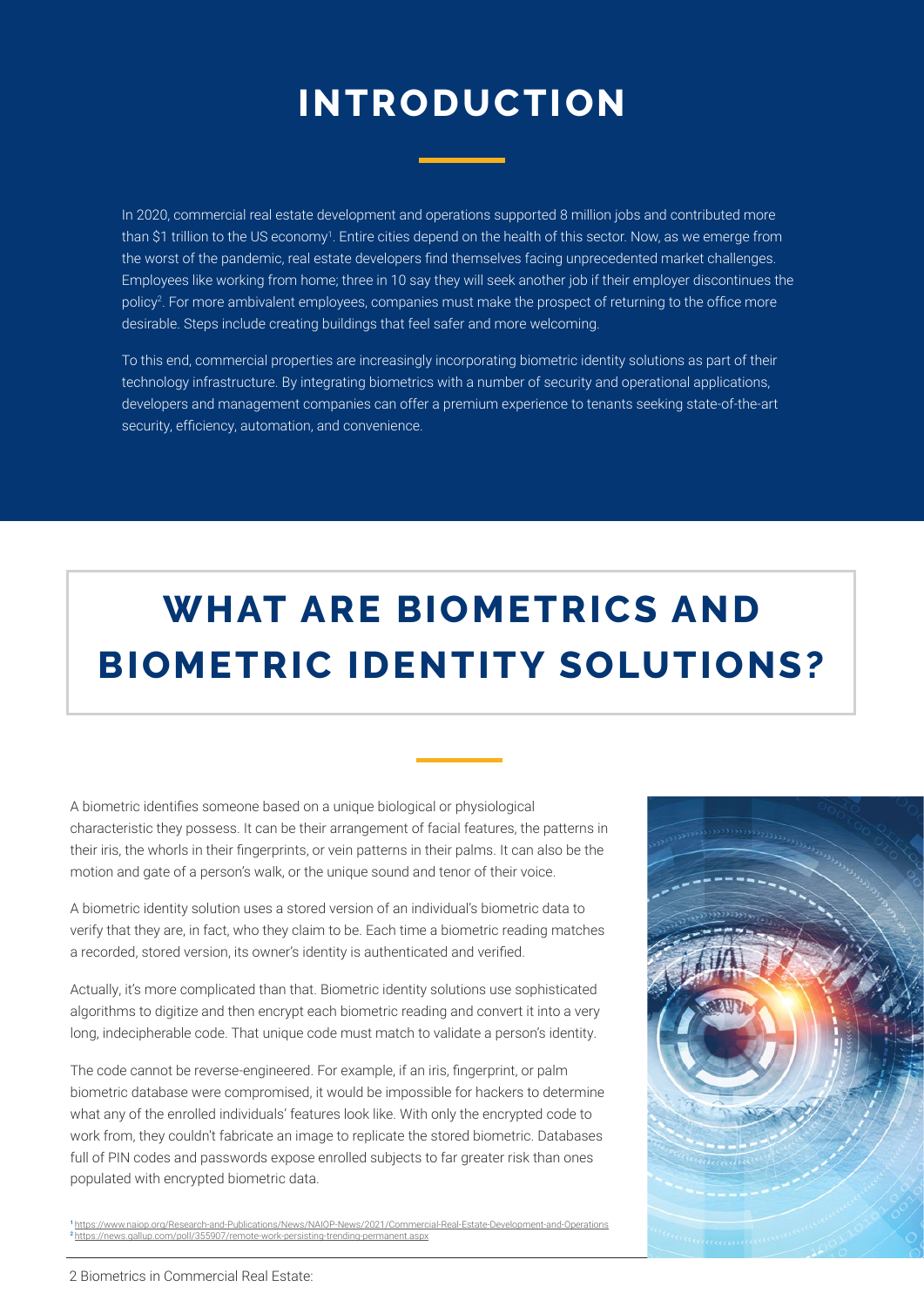#### **GROWING PUBLIC ACCEPTANCE**



For commercial properties, biometrics present an easier, more efficient, and secure way for employees to be identified and gain access to areas within the workplace. Touchless biometrics systems — like those that use the iris, or combined face and iris — are particularly secure, convenient, and desirable in today's pandemic-conscious environment.

However, as much as property owners seek to create a superior experience for tenants, their willingness to integrate biometrics into their security infrastructure has been tempered by concerns that tenants, and the greater public, may not yet be ready to embrace the technology wholeheartedly. Smartphones' integration of biometrics helped it make tremendous strides in public acceptance, but choosing to use the technology on one's phone is fundamentally different than having one's employer require and oversee its use.

Covid, and its emphasis on automated and hygienic solutions, may serve as a tipping point. In the past two years, commercial real estate stakeholders have demonstrated a greater willingness to introduce biometrics within their properties. For now, the trend is most evident in single-tenant buildings,

where only one management team needs to endorse the system's use. Potential applications include physical access control, logical access control, time-and-attendance, visitor management, video surveillance, and point-of-sale.

Younger workers tend to be most receptive to interfacing with biometric solutions, as they highly value convenience and efficiency. Also, the younger generation's comfort level with posting personal information to apps and social media has desensitized them to privacy concerns. By contrast, older workers are more likely to fear that biometric data shared with an employer or facility manager might somehow become part of a larger ecosystem and then be used in unintended ways without their permission. They worry about losing control of their personally identifiable information (PII).

Manufacturers could allay many of these fears by doing a better job of educating the public on how their systems work. Much of the underlying distrust is based on misconceptions and misinformation – a problem that is easy to remedy with a little concentrated effort.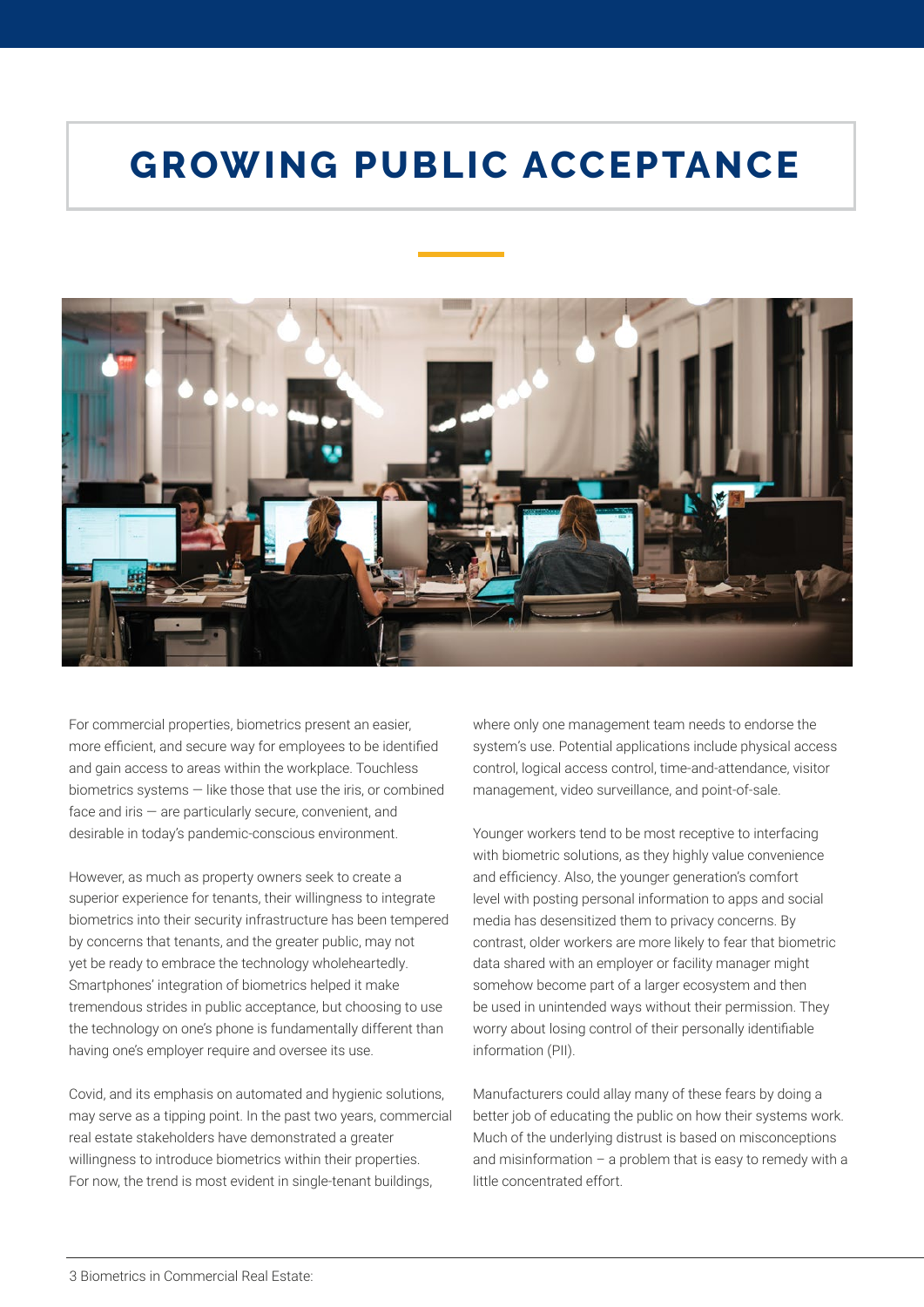## **BIOMETRICS AND ACCESS CONTROL**

Access control is the most common application for biometrics within a commercial office environment. When biometrics replace cards, fobs, or mobile credentials, employees become free to enter and move about without having to carry something with them at all times. There is nothing to forget, lose, share, or steal. For administrators, it is as fast to enroll subjects into a biometric system as any standard access control solution. Plus, the data is cleaner and easier to manage. Biometrics eliminates the possibility of duplicate entries or confusion between subjects with similar names. Reporting on facility use and traffic patterns can be trusted as highly accurate. Biometric solutions are also "green," reducing the use of consumables that end up in landfills.

Dual authentication can be achieved by screening for two separate biometric modalities or combining biometrics with physical credentials. An enrollee's biometric data may be stored on a 13.56 MHz access control SmartCard or a smartphone, eliminating the need for centralized storage of biometric data. To enter a secure area, a person must present a credential and match the biometrics stored on the card or phone.

Best practices dictate that employer identification cards be separate from access credentials; combining them on a single card is a mistake companies make too often. By keeping them separate, the finder of a lost card does not know where it can be used.

When developing a security plan, commercial properties should - at a minimum – consider biometrics for the exterior of the facility. Using biometrics alone, or in addition or a card or PIN, is the surest way to keep unauthorized persons from entering the building. Beyond that, biometrics are best deployed to secure mission-critical locations inside. Mission-critical assets are those that, if compromised, would potentially impact the building's ability to operate. Examples include the boiler room, main electrical feed, main telecommunications area, or data center.

From a security perspective, there's no reason not to use biometrics elsewhere. However, there is a cost factor associated with each secured access point. Therefore, employing biometrics for areas that require less protection may be an unnecessary expense.

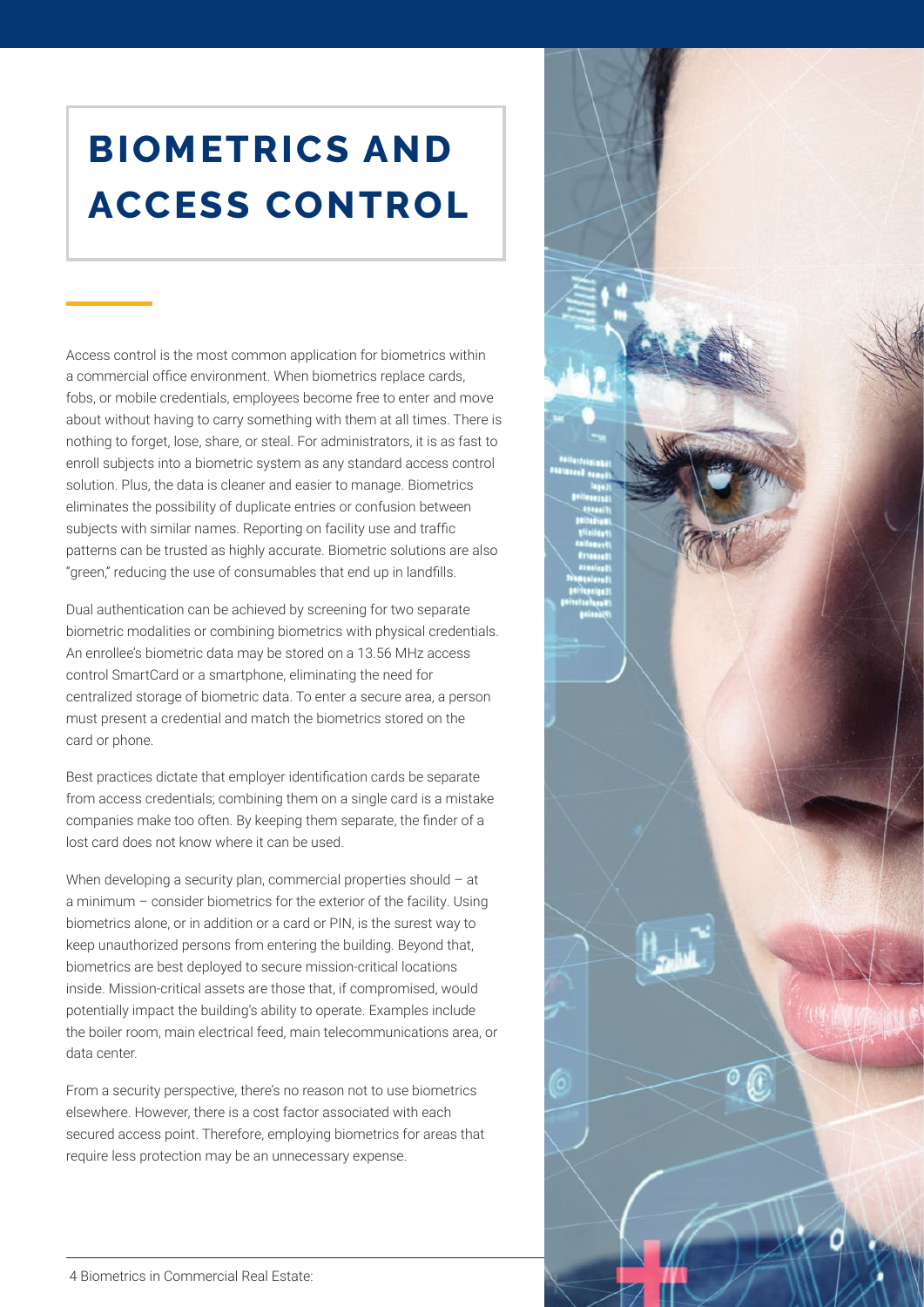## **BIOMETRICS AND VIDEO SURVEILLANCE**

Facial recognition is a form of biometrics often used in conjunction with standard IP video surveillance cameras. Unlike most other modalities, many facial solutions do not require dedicated readers – just special software. This advantage makes the face one of the most affordable and flexible biometric modalities.

Especially in open environments, such as a commercial office lobby, customers are seeking a seamless experience. Here, biometrics integrated within video surveillance solutions are an attractive value-added application.

Strategically placed security cameras can scan the faces of people on the go. Identities can be verified against a list to quickly determine whether an individual should be granted access. Facial analytics also provide security management with an automated notification when certain conditions arise – not only from an access control standpoint but from an dentity perspective. For example, the software might alert system administrators that the company's CEO is on-premises, or that a former employee – now on a list of banned individuals – has entered the building and may pose a threat. The technology allows security teams to immediately change their security posture based on who enters the building.

However, of all the biometric modalities, facial has received the most pushback from the public. Studies have shown that facial recognition is less discerning with people-of-color, resulting in false matches and unequal treatment.<sup>3</sup> There is also widespread discomfort with public a nd private entities applying such technology without user consent.

Several states have moved to regulate facial recognition as a surveillance tool. The Security Industry Association asserted in July 2021 that it "is advocating nationwide for policies ensuring responsible use and sensible privacy protections, while urging rejection of blanket bans or unbalanced restrictions of these technologies that ignore the clear benefits of many applications and ultimately harm rather than protect Americans."4

Because of the controversial nature of facial biometrics and the headache of navigating a web of legal regulations, commercial real estate stakeholders may wish to explore alternative biometric modalities for use in their properties. Iris-based systems, for example, have not received any such backlash and are already well accepted in other public-facing applications, like travel screening.



3 <u>https://www.washingtonpost.com/technology/2019/12/19/federal-study-confirms-racial-bias-many-facial-recognition-systems-casts-doubt-their-expanding-use/<br>4https://www.securityindustry.org/2021/07/09/most-state-legislatur</u>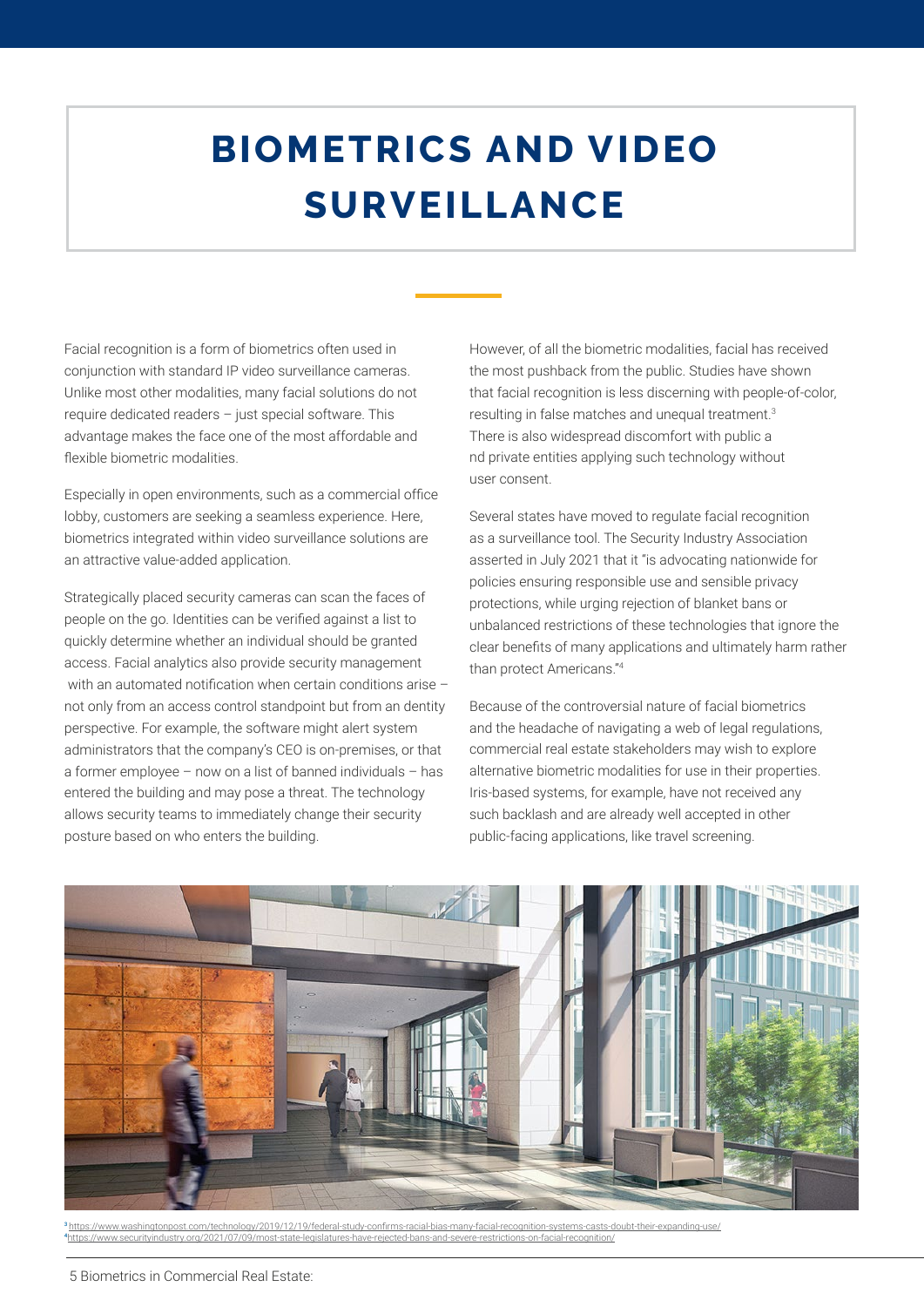### **BIOMETRICS AND VISITOR MANAGEMENT**

Visitor management is a relatively new application for biometrics. Management organizations with sizeable real estate portfolios are looking to create more customer-friendly experiences for visitors entering their buildings. They would like to eliminate the long lines of people waiting to have IDs validated and temporary credentials issued before they can pass through turnstiles and access elevators.

Suppose the identity of visitors can be validated before they arrive at the building. In that case, they can receive a temporary pass on their phone, allowing them entry for a designated window of time. Biometrics can serve as a valuable tool in this scenario. They may be used to validate

visitors' identity remotely, in advance – like matching subjects' faces via webcam to their scanned driver's license image – before a mobile credential is issued. Upon arrival, a second facial match may be required in addition to presentation of the mobile visitor's pass. With these security precautions in place, visitors can bypass checking in at a visitor's desk.

Furthermore, if someone is a regular visitor, they can receive a credential that is valid for recurring appointments. Because the mobile credential cannot be shared with others, as a paper visitor's pass can, there's no need for rescreening and reissuing credentials for each separate visit.

#### **CHOOSING THE RIGHT MODALITY**

The success of any biometric solution is predicated on selecting a suitable modality for the application. If users find interacting with the system is burdensome, they do not trust its accuracy, or feel that it unduly infringes on their privacy, it is not a viable solution.

Stakeholders of commercial properties must clarify several issues before evaluating possibilities. How will the biometric identity system be used? How many people will be enrolled? How quickly must the system process users? What are the lighting and environmental conditions at locations where readers will be placed? Given COVID guidelines, are gloves, goggles, or masks likely to be in use?

In large lobbies, the face is the primary modality in use, although that may be changing. The iris is a better choice for applications that require more than a few hundred users or more secure settings. Unlike the face, it can accurately distinguish between an unlimited number of enrolled users. It is equally effective with people of all ethnicities and skin tones.

Highly discerning, touchless palm-based solutions are now available. However, while they are more hygienic than their predecessors, which required physical contact with a reader, the newer touchless systems are not hands-free. For settings where users are likely to be carrying objects or need their hands available for other purposes, the iris offers greater convenience.

Dual biometric authentication, such as iris and face, offers additional benefits. Such systems deliver a second layer of security. They also provide flexibility for processing the rare user for whom one of the modalities won't work.